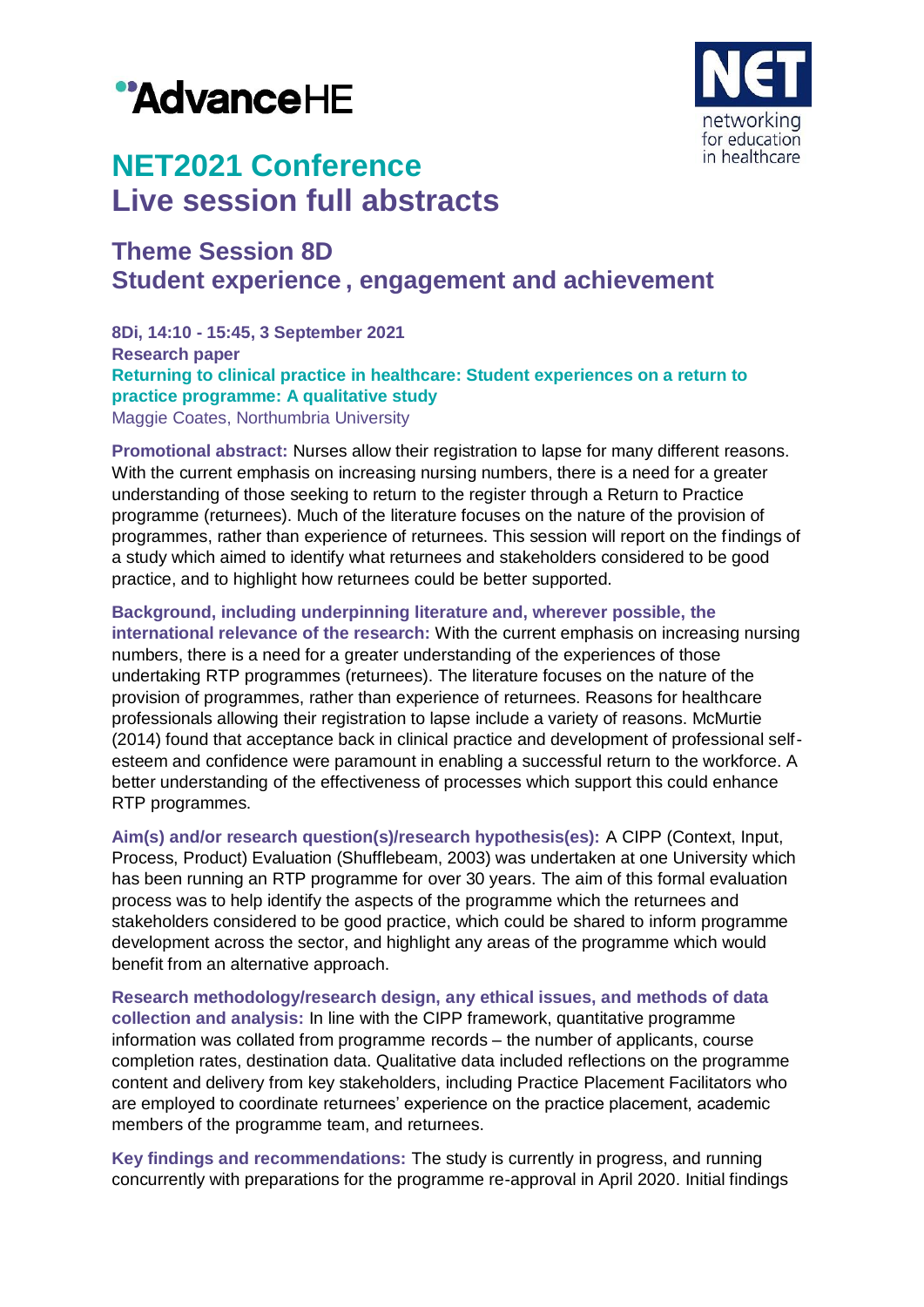indicate that consideration of returnees' identity and leadership in clinical practice settings are key factors impacting on the returnees' experience, and this session will present final findings and recommendations for future Return to Practice programme development and delivery.

**Three key points to indicate how your work contributes to knowledge development within the selected theme:**

- Articulates the complexities involved in delivery of Return to Practice programmes.
- Contributes to the sector knowledge on strategies to increase nursing numbers.
- Conceptualises the way in which returnees negotiate the challenges of returning to the professional register.

#### **References:**

McMurtrie, L.J., Cameron, M., Oluanaigh, P. & Osborne, D.Y. (2014) 'Keeping our nursing and midwifery workforce: Factors that support non-practicing clinicians to return to practice.' *Nurse Education Today*, 34(5), 761-765.

**Keywords:** Return to Practice, Evaluation, Clinical practice, Professional Identity.

# **8Dii, 14:10 - 15:45, 3 September 2021**

**Research paper Listening to the voices of student Children's Nurses**

Jenny Pinfield, Emily Baker and Jamie Brockett, University of Worcester

**Promotional abstract:** Children's Nursing is a popular field of nursing practice, with applications continually exceeding places available. Children's Nursing cohorts are small, compared with the Adult and Mental Health Nursing cohorts, who they study alongside. But attrition can be high and satisfaction with their studies variable. This presentation identifies and explores Children's Nursing students' reasons for applying for the course, their expectations, experiences and specific challenges they have faced, and examines the reasons why students may consider leaving their studies early. The findings have been used to develop a toolkit of ideas/resources to improve retention, particularly for first year Children's Nursing students.

## **Background, including underpinning literature and, wherever possible, the**

**international relevance of the research:** Children's nursing involves meeting the health and care needs of babies, children and young people. It is a popular field of nursing practice, continually receiving more applications than places available. Children's Nursing cohorts are small, compared with other fields of practice, who they study alongside. At the institution where the project took place, Children's Nursing students had historically been the most satisfied of nursing students and had excellent retention. But 2019 saw a dip in NSS satisfaction and increasing levels of attrition, particularly during the first year.

**Aim(s) and/or research question(s)/research hypothesis(es):** The project aims to:

- 1. Identify and explore Children's Nursing students' reasons for applying for the course, their expectations, experiences and specific challenges they have faced.
- 2. Develop a toolkit of suggestions to promote retention in year one.
- 3. Identify potential strategies to improve the student experience.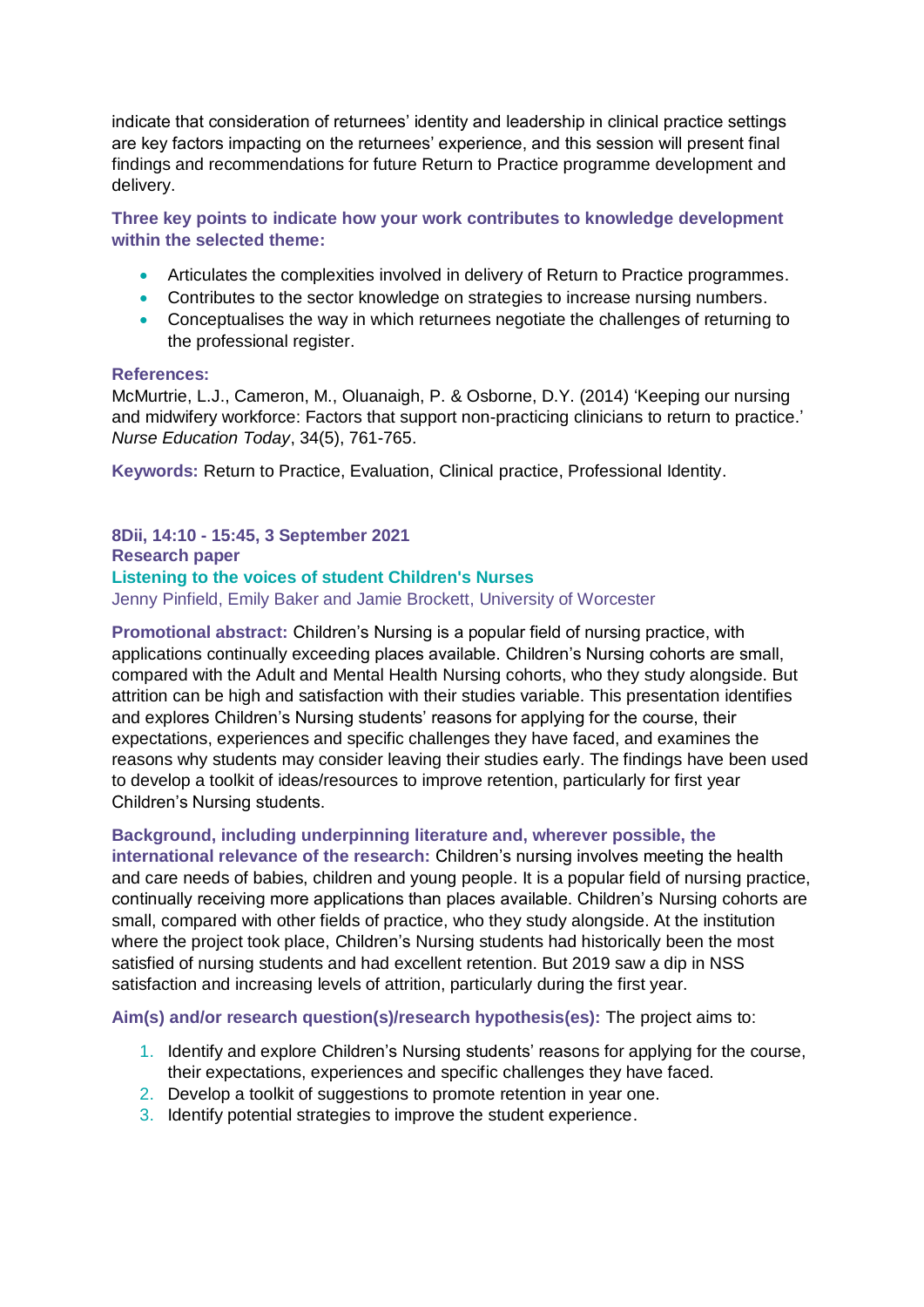**Research methodology/research design, any ethical issues, and methods of data collection and analysis:** The study was completed as a 'student as academic partners' project. It involved a Nurse Academic and two Children's Nursing students. Focus groups were completed with each Children's Nursing cohort, facilitated by a student and academic. Participants were also able to provide anonymous comments via a drop-box. The students then transcribe the interviews. In partnership with the Nurse Academic the data was analysed to identify themes. As ethical issues related to potential power imbalance existed, ethical approval was sought and granted by the University Ethics Committee.

**Key findings and recommendations:** The initial findings include:

- Too much focus on Adult Nursing in shared modules;
- Need for skills and simulated learning activities to recognise the needs of children's nurses: Children's Nursing not always being what the student expected prior to starting their studies:
- The specific needs of children's nurses not always recognised by the wider course team;
- Placement-related issues:
- Perceived lack of children's nursing leadership;
- Not feeling their voice was heard.

The project team are currently exploring the findings in more depth to identify strategies to improve the student experience and retention. But quick fixes have already been identified including having dedicated course management committee meetings for the Children's Nursing cohort, so their voice can be heard. Identifying specific child-focused skills to include during skills and simulation weeks, ensuring Children's Nursing students are allocated a Children's Nurse Academic for their final year dissertation.

# **Three key points to indicate how your work contributes to knowledge development within the selected theme:**

- A student as academic partners project working with student children's nurses on a project of significant relevance to them.
- Development of a toolkit of strategies to improve student experience and retention.
- Adds to limited literature which specifically focuses on experiences and attrition in Children's Nursing Education.

## **References:**

Wright, J. & Wray, J. (2012) 'Exploring the experiences and expectations of year 1 children's nursing students.' *Nursing Children and Young People*, 24(4), 24-8.

McKeever, S., Whiting, L., Anderson, D. & Twycross, A. (2018) 'Causes of ATtrition in CHIldren's NursinG (CATCHING): An exploratory mixed method study.' *Nurse Education in Practice*, 32, 44-51.

**Keywords:** Children's Nursing, Experiences, Attrition, Toolkit.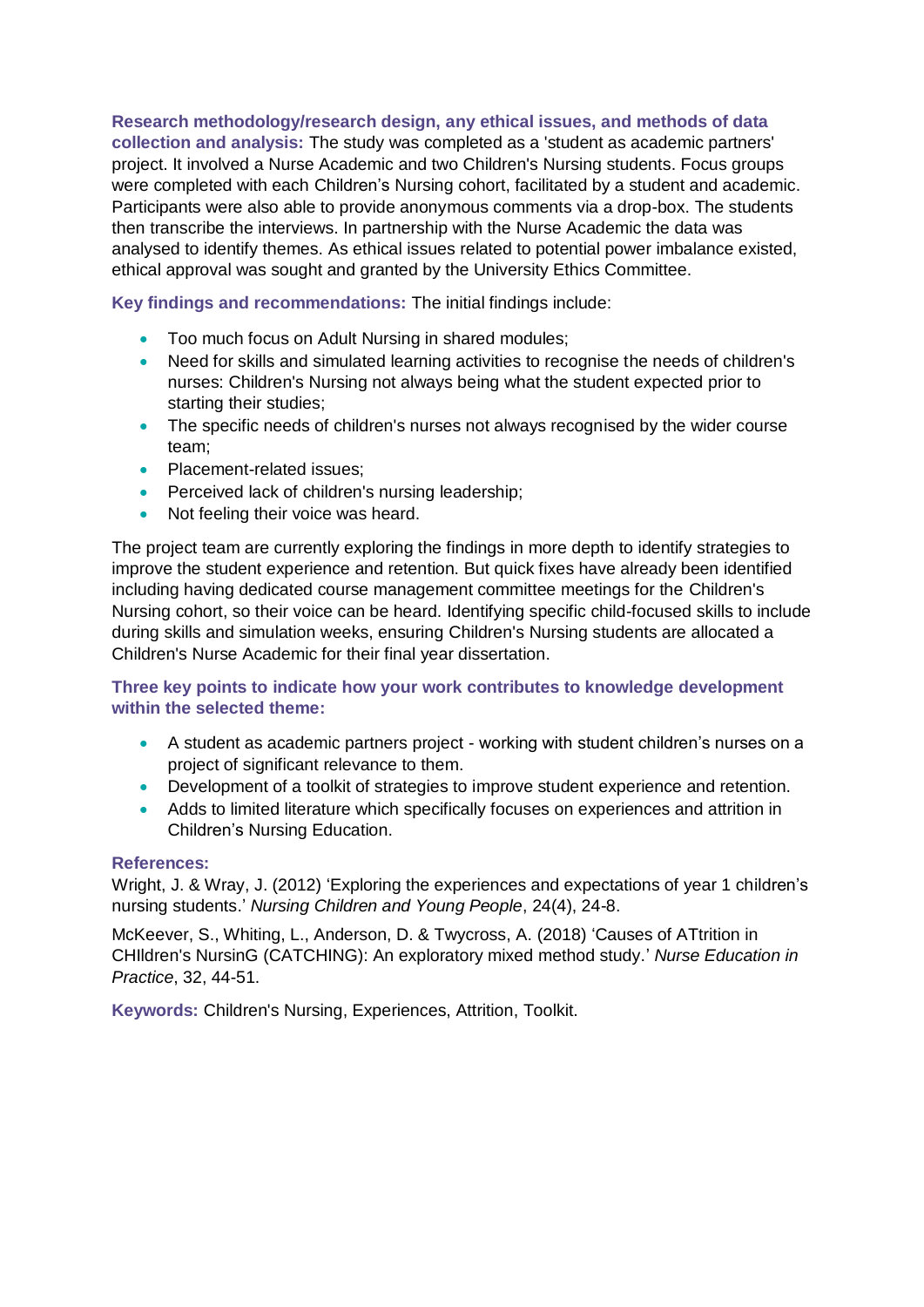# **8Diii, 14:10 - 15:45, 3 September 2021 Research paper NHS policy and nurses' Post-Registration development: Considerations of data availability and generation**

Nicola Fisher, University of Nottingham

**Promotional abstract:** Post-Registration development for nurses has been shown to be a key intervention for retention, and to improve the quality of care. In the UK, it is the responsibility of employers, governed by national policy. Therefore, a review of national policy (1989-2020) documents using discourse analysis was conducted to consider influences on Post-Registration development. Overall, there were constant changes in direction and a lack of clear responsibility. Equally problematic is the lack of data used to inform policy decisions. If nursing workforce problems are to be resolved, sustainable policy and better workforce data are needed.

**Background, including underpinning literature and, wherever possible, the international relevance of the research:** Whilst the COVID pandemic moved the development of the nursing workforce further up the policy agenda in the UK (Buchan, Ball and Shembavnekar *et al*., 2020), nurses' post-registration development remains fragmented and lacks national cohesion. National policy is the overarching mechanism for employers, who remain responsible for nurses' post-registration development. Post-registration development for nurses has been shown globally to be a key intervention for retention, and quality of care improvement. Employers work in partnership with local higher education institutions (HEIs) to meet workforce demand and requirements set by policy. Therefore, exploring policy is key to understanding why development is fragmented.

**Aim(s) and/or research question(s)/research hypothesis(es):** To explore policy influences upon nurses' post-registration development in the English NHS.

**Research methodology/research design, any ethical issues, and methods of data collection and analysis:** Document analysis of UK (pre-devolution) and England-only NHS policy documents (1989-2020) focusing on the nursing workforce. This generated 34 policy papers, which were analysed using an abductive thematic analysis approach (Braun & Clarke, 2006).

**Key findings and recommendations:** The policy landscape is characterised by changing priorities, as well as unclear responsibility and accountability. This is coupled with a lack of dedicated funding and recurring short-term quick fixes. More fundamental is a chronic lack of data to enable informed decisions about workforce planning and modelling. This makes developing strategy for post-registration development of nurses impossible because the fundamentals of the workforce are not understood. The nursing workforce is being constituted by numbers, without the data to inform such decisions. To generate the quality and quantity of data that is needed for appropriate and effective workforce development planning, there are challenges in understanding 'work done' within nursing, which are overlooked in policy. If nurses' work is not recognised in its entirety, then workforce planning, particularly demand modelling, which focuses on understanding the future needs of a service (Gibson, 2021), is more difficult. This compounds the problems with post-registration development data, policy and strategy. Policy makers need to move away from the short termism that has characterised nursing workforce strategy and focus on developing longterm sustainable polices, including data generation and quality, that invest in nurses' development beyond registration.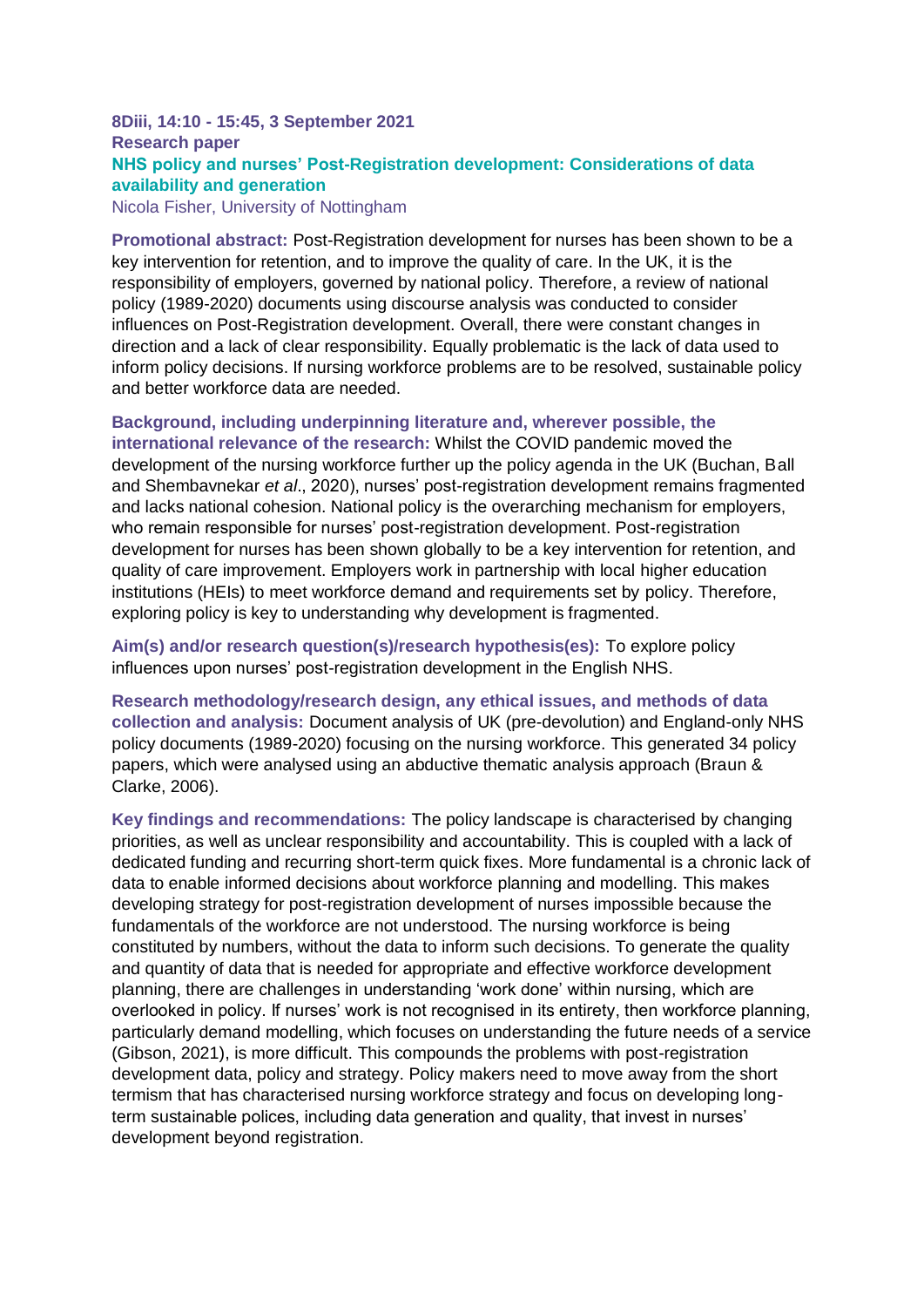**Three key points to indicate how your work contributes to knowledge development within the selected theme:**

- NHS nursing workforce policy has been characterised by short-termism, changing priorities and a lack of funding which has led to fragmented post-registration development across England.
- A more fundamental issue is the lack of core data on the nursing workforce, which makes developing post-registration career structures and progression very challenging.
- Reliable data is needed to underpin policy generation and application in order to help employers and HEIs develop and retain nurses.

#### **References:**

Braun, V. and Clarke, V. (2006) 'Using thematic analysis in psychology'. *Qualitative Research in Psychology*, 3(2). 77-101.

Buchan, J., Ball, J., Shembavnekar, N. & Charlesworth, A. (2020) *Building the NHS nursing workforce in England. Workforce pressure points.* London: The Health Foundation.

Gibson, A. (2021) *Agile workforce planning. How to align people with organisational strategy for improved performance*. London: Kogan Page Limited.

**Keywords:** Nursing, Post-Registration Development, NHS Policy, Data, Retention.

**8Div, 14:10 - 15:45, 3 September 2021 Innovation paper Academic study skills and community of support: Targeted interventions to improve the student experience**

Dr Jamie Adam, Belmont University

**Promotional abstract:** Nursing student retention is a global concern with rates as low as 50% in the US and 30% internationally. One facet of student retention is academic success. High-stakes assessments without proper preparation in study skills may result in students failing courses or struggling through coursework. Many students report feeling overwhelmed and fears of failure. Interventions targeted at supporting academic study skills in a nurturing community have the opportunity to improve student retention and the overall student experience. Implications exist for using similar interventions in all Healthcare training programmes and improving the learning experience for the Healthcare students of tomorrow.

**Background, context and evidence base for the innovation, including, where possible, its international relevance:** Nursing student retention is a global concern with rates as low as 50% in the U.S. and 30% internationally. One facet of student retention is academic success. High-stakes assessments without proper preparation in study skills may result in students failing courses or struggling through coursework. Many students report feeling overwhelmed and fears of failure. Interventions targeted at supporting academic study skills in a nurturing community have the opportunity to improve student retention and the overall student experience. Implications exist for using similar interventions in all Healthcare training programmes and improving the learning experience for the Healthcare students of tomorrow.

**Aim/focus of the innovation:** A study skills workshop was designed to teach students a 4 step strategy for how to study and prepare for exams in Nursing school. After the workshop, students are invited to join a virtual community for support in implementing the study